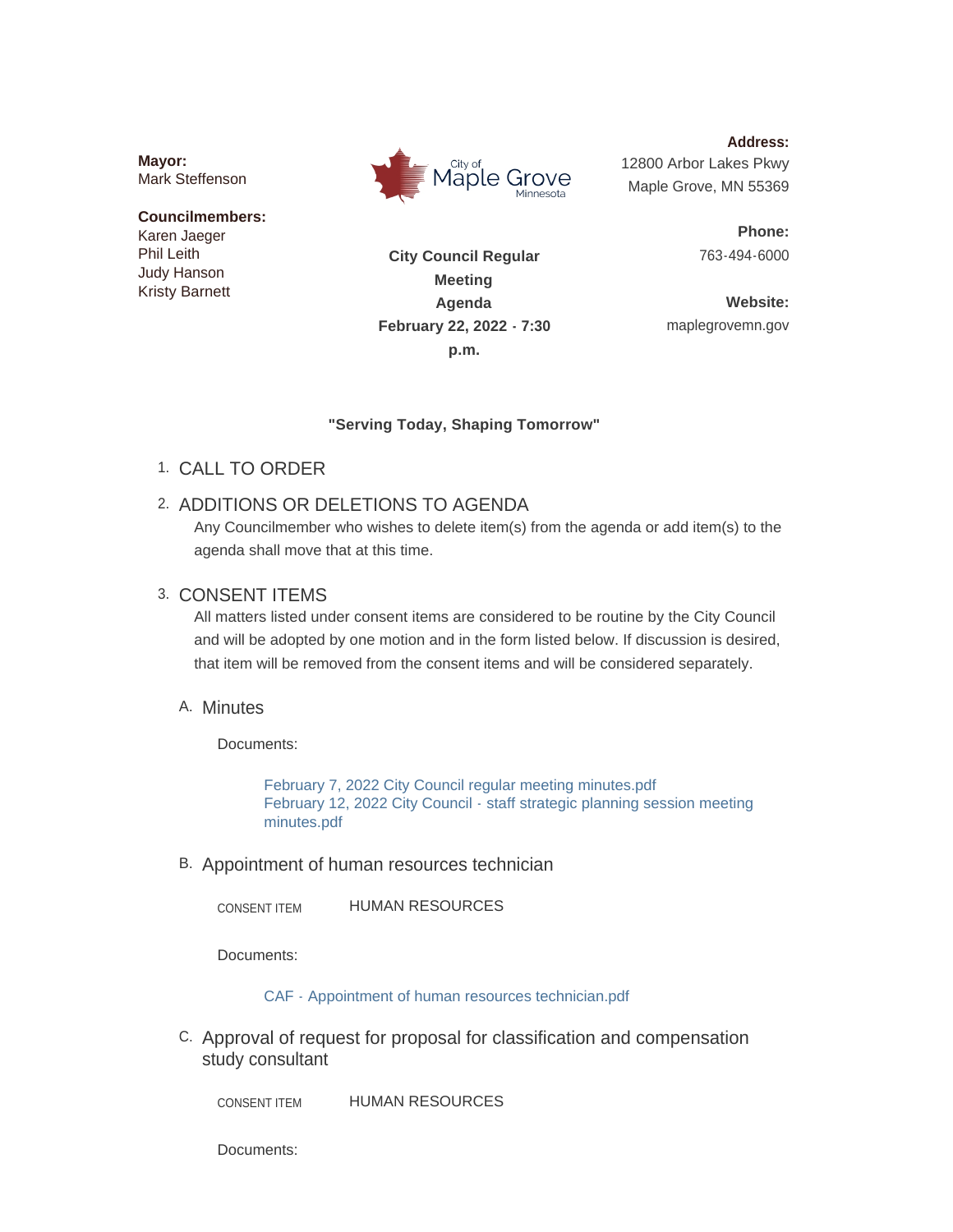[CAF - Approval of RFP for classification and compensation study](https://www.maplegrovemn.gov/AgendaCenter/ViewFile/Item/1316?fileID=4941)  consultant.pdf [Attachment A - Classification and compensation study RFP for Maple Grove](https://www.maplegrovemn.gov/AgendaCenter/ViewFile/Item/1316?fileID=5001)  2022.pdf

D. AMC Theatre Planned Unit Development concept stage plan amendment and development stage plan

COMMUNITY & ECONOMIC DEVELOPMENT CONSENT ITEM

Documents:

[CAF AMC Theatre Planned Unit Development concept stage plan amendment](https://www.maplegrovemn.gov/AgendaCenter/ViewFile/Item/1311?fileID=4876)  and development stage plan 02-22-2022.pdf [Attachment A - Resolution No. 22-046.pdf](https://www.maplegrovemn.gov/AgendaCenter/ViewFile/Item/1311?fileID=4877) [Attachment B - Planned Unit Development agreement.pdf](https://www.maplegrovemn.gov/AgendaCenter/ViewFile/Item/1311?fileID=4878)

E. Arbor Lakes Business Park Phase 3 Planned Unit Development concept stage plan

COMMUNITY & ECONOMIC DEVELOPMENT CONSENT ITEM

Documents:

[CAF Arbor Lakes Business Park Phase 3 Planned Unit Development concept](https://www.maplegrovemn.gov/AgendaCenter/ViewFile/Item/1291?fileID=4851)  stage plan 02-22-2022.pdf [Attachment A - Resolution No. 22-045.pdf](https://www.maplegrovemn.gov/AgendaCenter/ViewFile/Item/1291?fileID=4855)

F. Crocus Grove Planned Unit Development concept stage plan, development stage plan, preliminary plat, rezoning and administrative lot division

COMMUNITY & ECONOMIC DEVELOPMENT CONSENT ITEM

Documents:

[CAF Crocus Grove PUD concept stage plan, development stage plan,](https://www.maplegrovemn.gov/AgendaCenter/ViewFile/Item/1309?fileID=4873)  preliminary plat, rezoning and administrative lot division 02-22-2022.pdf [Attachment A - Location map.pdf](https://www.maplegrovemn.gov/AgendaCenter/ViewFile/Item/1309?fileID=4874)

G. North Grove Medical Center Planned Unit Development stage plan and final plat

COMMUNITY & ECONOMIC DEVELOPMENT CONSENT ITEM

Documents:

[CAF North Grove Medical Center Planned Unit Development stage plan and](https://www.maplegrovemn.gov/AgendaCenter/ViewFile/Item/1306?fileID=4860)  final plat 02-22-2022.pdf [Attachment A - Resolution No. 22-044.pdf](https://www.maplegrovemn.gov/AgendaCenter/ViewFile/Item/1306?fileID=4861) [Attachment B - Planned Unit Development agreement.pdf](https://www.maplegrovemn.gov/AgendaCenter/ViewFile/Item/1306?fileID=4862)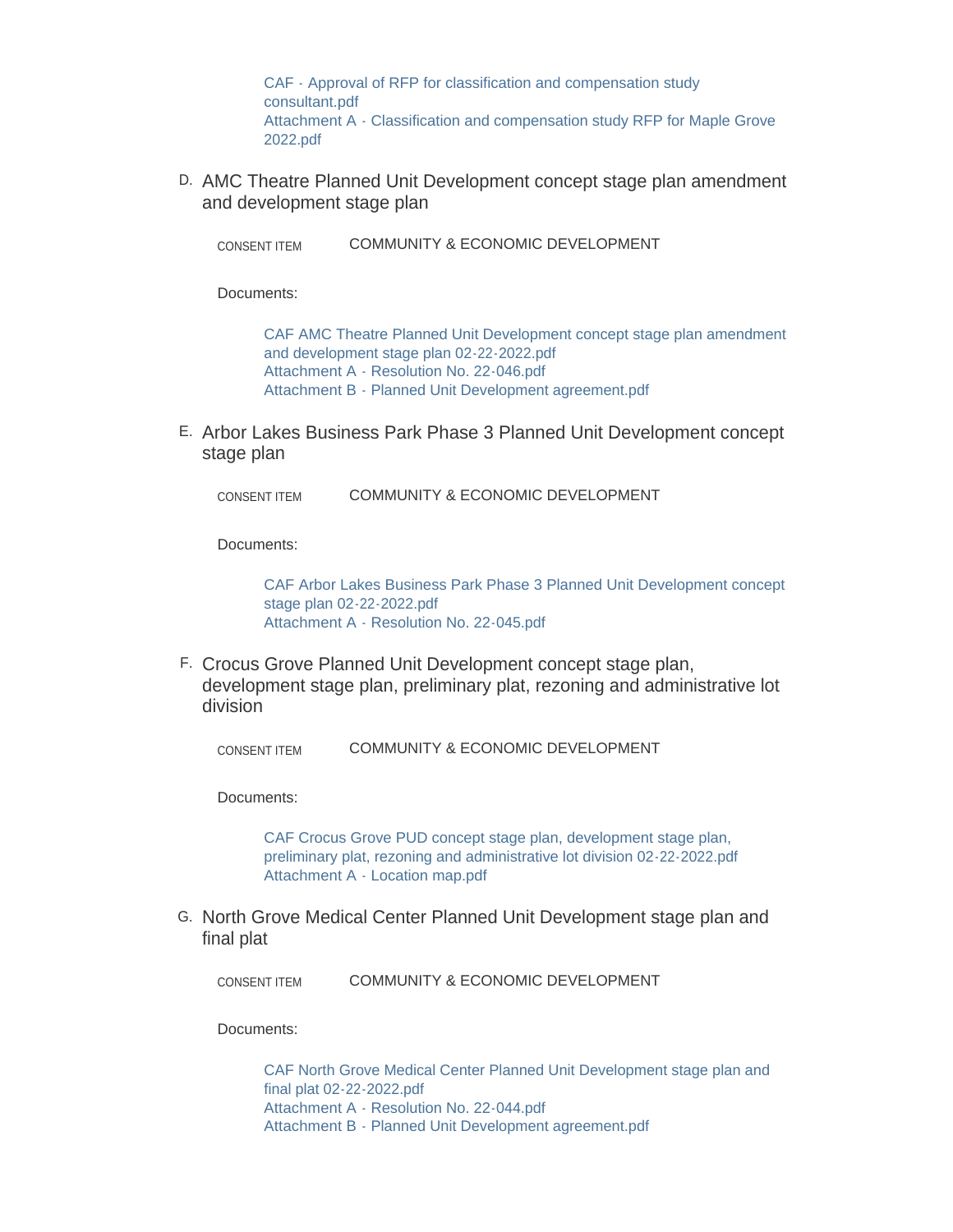H. Summerwell Maple Grove Planned Unit Development stage plan, preliminary and final plat

COMMUNITY & ECONOMIC DEVELOPMENT CONSENT ITEM

Documents:

[CAF Summerwell Maple Grove Planned Unit Development stage plan,](https://www.maplegrovemn.gov/AgendaCenter/ViewFile/Item/1307?fileID=4864)  preliminary and final plat 02-22-2022.pdf [Attachment A - Resolution No. 22-043.pdf](https://www.maplegrovemn.gov/AgendaCenter/ViewFile/Item/1307?fileID=4865) [Attachment B - Planned Unit Development agreement.pdf](https://www.maplegrovemn.gov/AgendaCenter/ViewFile/Item/1307?fileID=4866)

2021 Trunk Sanitary CIPP Project No. 21-05 - final acceptance I.

ENGINEERING CONSENT ITEM

Documents:

[CAF - 2021 Trunk Sanitary CIPP Project No. 21-05 - final acceptance.pdf](https://www.maplegrovemn.gov/AgendaCenter/ViewFile/Item/1273?fileID=4835) [Attachment A - Final payment request.pdf](https://www.maplegrovemn.gov/AgendaCenter/ViewFile/Item/1273?fileID=4836)

J. 2022 Asphalt plant and gravel mining permits

ENGINEERING CONSENT ITEM

Documents:

[CAF - 2022 Asphalt plant and gravel mining permits.pdf](https://www.maplegrovemn.gov/AgendaCenter/ViewFile/Item/1274?fileID=4837) [Attachment A - Location map.pdf](https://www.maplegrovemn.gov/AgendaCenter/ViewFile/Item/1274?fileID=4838)

K. Northwood Church-Weston Commons Project No. 21-16 - award contract

ENGINEERING CONSENT ITEM

Documents:

[CAF Northwood Church - Weston Commons Project No. 21-16 - award](https://www.maplegrovemn.gov/AgendaCenter/ViewFile/Item/1272?fileID=4856)  contract.pdf [Attachment A - Resolution No. 22-051.pdf](https://www.maplegrovemn.gov/AgendaCenter/ViewFile/Item/1272?fileID=4834) [Attachment B - Project location map.pdf](https://www.maplegrovemn.gov/AgendaCenter/ViewFile/Item/1272?fileID=4832) [Attachment C - Bid recommendation letter.pdf](https://www.maplegrovemn.gov/AgendaCenter/ViewFile/Item/1272?fileID=4833)

L. South Prominence Area Street and Utility Improvements Project No. 20-06 - final acceptance

ENGINEERING CONSENT ITEM

Documents:

[CAF - South Prominence Area Street and Utility Improvements Project No. 20-](https://www.maplegrovemn.gov/AgendaCenter/ViewFile/Item/1275?fileID=4839) 06 - final acceptance.pdf [Attachment A - Final pay application.pdf](https://www.maplegrovemn.gov/AgendaCenter/ViewFile/Item/1275?fileID=4840)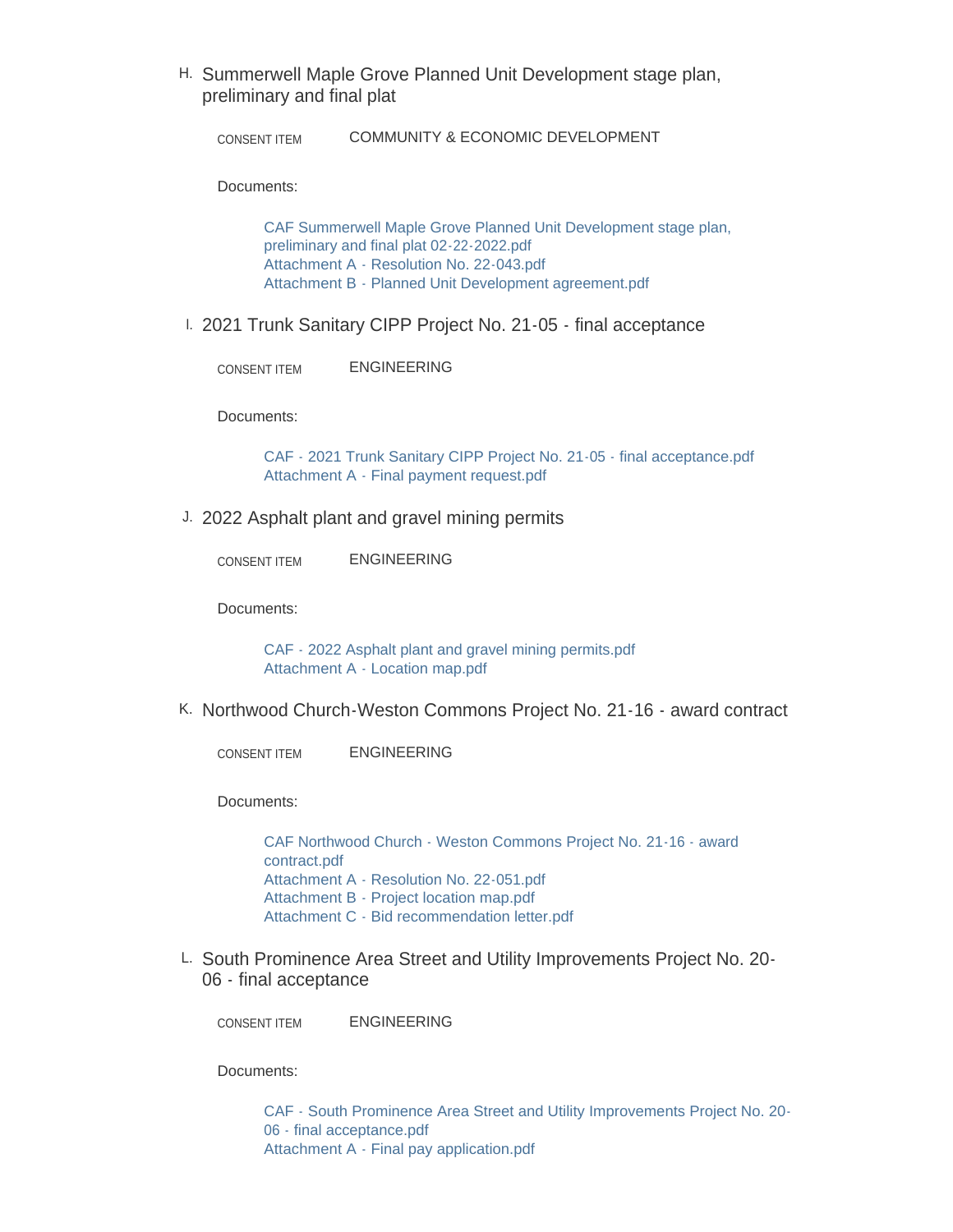# M. Sureties - February 22, 2022

ENGINEERING CONSENT ITEM

Documents:

[CAF - Sureties - February 22, 2022.pdf](https://www.maplegrovemn.gov/AgendaCenter/ViewFile/Item/1317?fileID=4975)

N. MY RIDE service area expansion

ADMINISTRATION CONSENT ITEM

Documents:

[CAF MY RIDE service area expansion.pdf](https://www.maplegrovemn.gov/AgendaCenter/ViewFile/Item/1305?fileID=4859)

0. Maple Grove Firefighters Relief Association Bylaws 2022

ADMINISTRATION CONSENT ITEM

Documents:

[CAF Maple Grove Fire Relief Association Bylaws 2022.pdf](https://www.maplegrovemn.gov/AgendaCenter/ViewFile/Item/1264?fileID=4853) [Attachment A - MGFRA Bylaws 2022.pdf](https://www.maplegrovemn.gov/AgendaCenter/ViewFile/Item/1264?fileID=4854) [Attachment B - Relief Bylaw Change Memo.pdf](https://www.maplegrovemn.gov/AgendaCenter/ViewFile/Item/1264?fileID=4790)

P. Maple Grove Lions application to conduct off-site gambling

ADMINISTRATION CONSENT ITEM

Documents:

[CAF - Maple Grove Lions application to conduct off-site gambling.pdf](https://www.maplegrovemn.gov/AgendaCenter/ViewFile/Item/1254?fileID=4728) [Attachment A - LG230 application.pdf](https://www.maplegrovemn.gov/AgendaCenter/ViewFile/Item/1254?fileID=4729) [Attachment B - Resolution No. 22-047.pdf](https://www.maplegrovemn.gov/AgendaCenter/ViewFile/Item/1254?fileID=4730)

Q. Revised Joint and Cooperative Agreement for the Formation and Administration of the Anoka-Hennepin Narcotics and Violent Crimes Task Force

ADMINISTRATION CONSENT ITEM

Documents:

[CAF - Revised Joint and Cooperative Agreement for the Formation and](https://www.maplegrovemn.gov/AgendaCenter/ViewFile/Item/1313?fileID=4880)  Administration of the AHNVCTF.pdf [Attachment A - Revised Joint and Cooperative Agreement for the fomration and](https://www.maplegrovemn.gov/AgendaCenter/ViewFile/Item/1313?fileID=4881)  administration of the AHNVCTF.pdf

R. Approve claims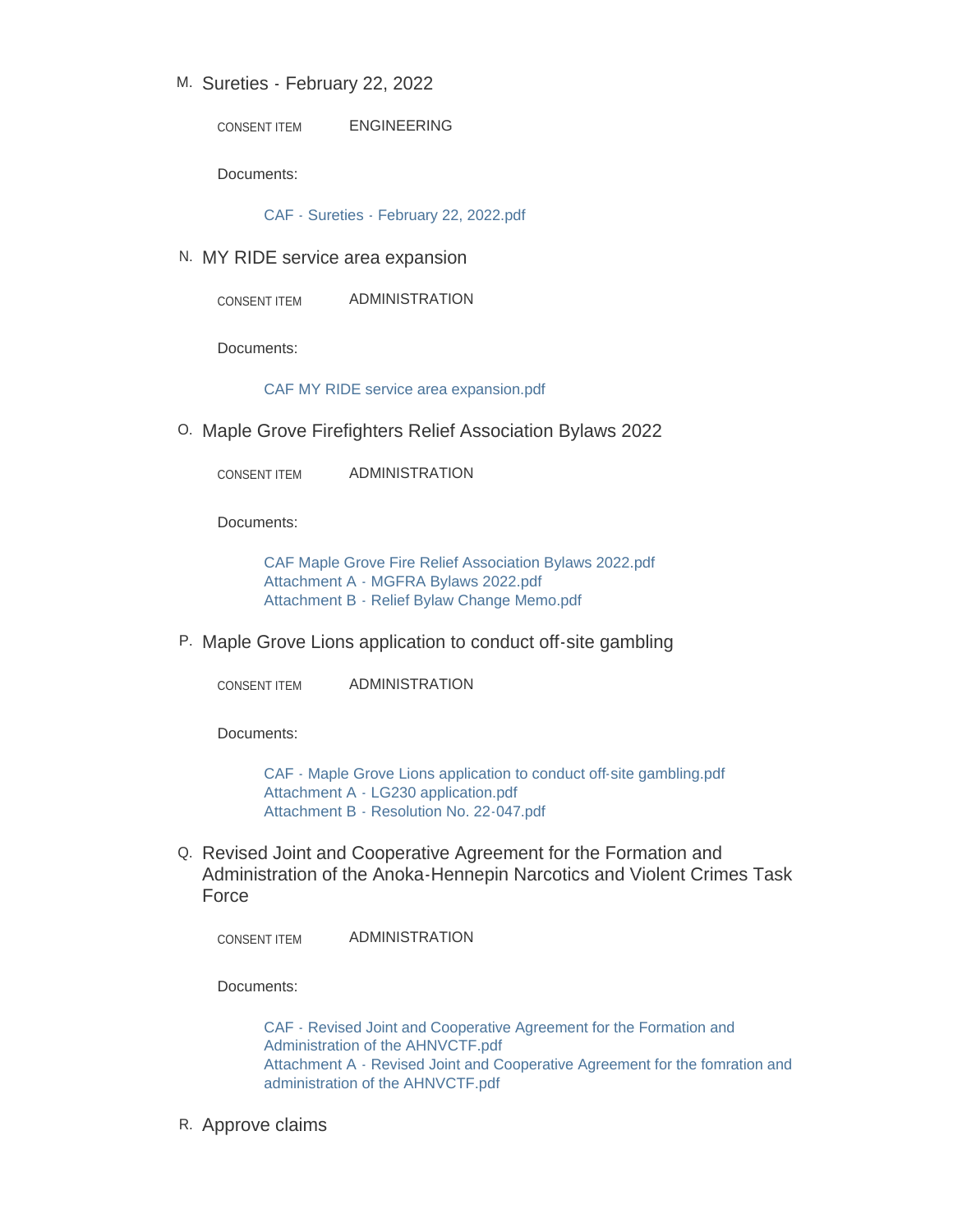ADMINISTRATION CONSENT ITEM

#### Documents:

[CAF - Approve claims 2-22-2022.pdf](https://www.maplegrovemn.gov/AgendaCenter/ViewFile/Item/1318?fileID=4976) [Attachment A 2-02-2022 Check register.pdf](https://www.maplegrovemn.gov/AgendaCenter/ViewFile/Item/1318?fileID=4983) [Attachment B 2-09-2022 Check register.pdf](https://www.maplegrovemn.gov/AgendaCenter/ViewFile/Item/1318?fileID=4984) [Attachment C 2-16-2022 Check register.pdf](https://www.maplegrovemn.gov/AgendaCenter/ViewFile/Item/1318?fileID=4985) [Attachment D 2-01-2022 Electronic payment.pdf](https://www.maplegrovemn.gov/AgendaCenter/ViewFile/Item/1318?fileID=4977) [Attachment E 2-02-2022 Electronic payment.pdf](https://www.maplegrovemn.gov/AgendaCenter/ViewFile/Item/1318?fileID=4978) [Attachment F 11-24-2021 Purchasing card register.pdf](https://www.maplegrovemn.gov/AgendaCenter/ViewFile/Item/1318?fileID=4979) [Attachment G 12-08-2021 Purchasing card register.pdf](https://www.maplegrovemn.gov/AgendaCenter/ViewFile/Item/1318?fileID=4980) [Attachment H 12-22-2021 Purchasing card register.pdf](https://www.maplegrovemn.gov/AgendaCenter/ViewFile/Item/1318?fileID=4981) [Attachment I 1-05-2022 Purchasing card register.pdf](https://www.maplegrovemn.gov/AgendaCenter/ViewFile/Item/1318?fileID=4982)

## 4. REMOVED CONSENT ITEMS

At this time, consent items removed for further discussion will be considered.

## 5. SPECIAL BUSINESS

OPEN FORUM - Individuals may address the City Council about any item not contained on the agenda. A maximum of five (5) minutes is allowed for each speaker, however this time may be reduced if many speakers are present. The Mayor may limit time and the number of speakers at his discretion. For those wishing to address the Council, please complete a blue card at the back of the Council Chambers and give the card to staff or the Mayor before the meeting begins.

- A. Open Forum
- B. Swearing in of paid-on-call firefighters

Documents:

[CAF - Swearig-in of Paid-On-Call Firefighters.pdf](https://www.maplegrovemn.gov/AgendaCenter/ViewFile/Item/1321?fileID=4997) [Attachment A - Maple Grove Fire Department Class of 2020.pdf](https://www.maplegrovemn.gov/AgendaCenter/ViewFile/Item/1321?fileID=4998)

## 6. PUBLIC HEARINGS

A. Public Hearing 2022 Community Development Block Grant funds allocation plan

Documents:

[CAF - Public Hearing 2022 Community Development Block Grant funds](https://www.maplegrovemn.gov/AgendaCenter/ViewFile/Item/1265?fileID=4857)  allocation plan.pdf [Attachment A - Resolution 22-041.pdf](https://www.maplegrovemn.gov/AgendaCenter/ViewFile/Item/1265?fileID=4794)

### 7. COMMUNITY AND ECONOMIC DEVELOPMENT ITEMS

Edison Apartments Planned Unit Development concept stage plan A. amendment

Documents:

[CAF Edison Apartments Planned Unit Development concept stage plan](https://www.maplegrovemn.gov/AgendaCenter/ViewFile/Item/1289?fileID=4845)  amendment 02-22-2022.pdf